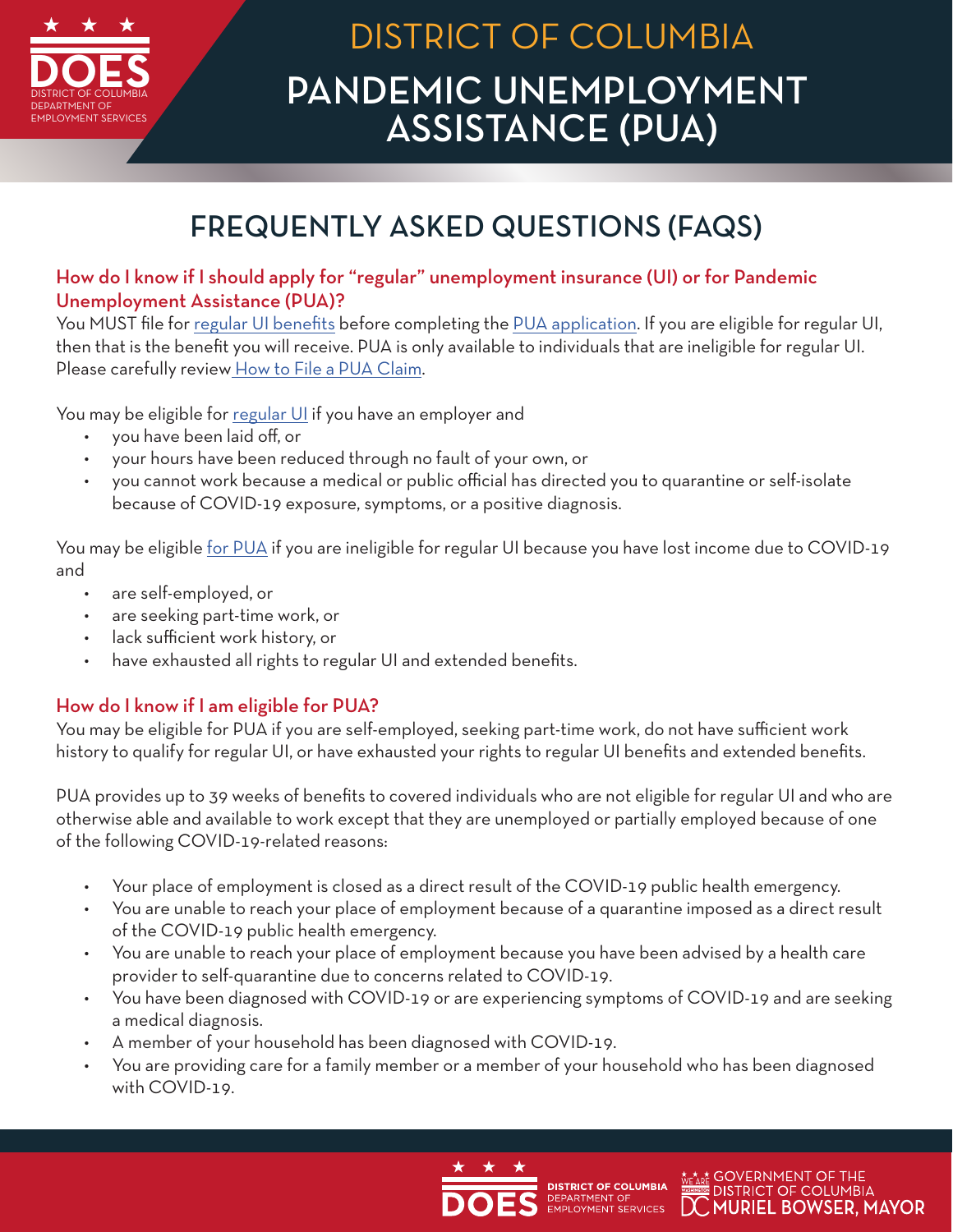- A child or other person in your household for which you are the primary caregiver is unable to attend school or another facility that is closed as a direct result of the COVID-19 public health emergency and such school or facility care is required for you to work.
- You have become the breadwinner or major support for a household because the head of the household has died as a direct result of COVID-19.
- You were scheduled to commence employment and do not have a job or are unable to reach your job as a direct result of the COVID-19 public health emergency.
- You quit your job as a direct result of COVID-19.

#### How do I apply for PUA?

[Pandemic Unemployment Assistance \(PUA\) Application](https://dcdoes.force.com/PUAForm/s/)

You MUST file fo[r regular UI benefits b](https://does.dcnetworks.org/initialclaims/?Lang=en-US)efore completing the PUA application. If you are eligible for regular UI, then that is the benefit you will receive. PUA is only available to individuals that are ineligible for regular UI. Please carefully review [How to File a PUA Claim](https://does.dcnetworks.org/claimantservices/How%20to%20File%20a%20PUA%20Claim.PDF).

#### How do I determine if I am "self-employed"?

Federal guidelines for PUA define "self-employed individuals" as those whose primary reliance for income is on the performance of services in the individual's own business.

For the purposes of PUA, "self-employed" includes independent contractors (i.e. 1099 workers), gig economy workers (i.e. Uber and Lyft drivers), and workers for certain religious entities.

The determination of whether you are an "employee" or an "independent contractor" depends on the conditions of your work, not on what your employer tells you or how your employer has classified you.

#### I have never worked before. Am I eligible for PUA?

You may be eligible for PUA even if you have never worked before and

- you were scheduled to commence employment and do not have a job or are unable to reach the job as a direct result of the COVID-19 public health emergency; OR
- your job offer was rescinded because of COVID-19; OR
- you have become the breadwinner or major supporter for a household because the head of the household has died as a direct result of COVID-19.

#### I am a small business owner. Am I eligible for PUA?

You may be eligible for PUA if your primary source of income is from the work you do for your own business.

#### What documentation do I need to provide to show my previous income?

Acceptable documentation of wages can include but is not limited to:

- tax returns;
- paycheck stubs;
- bank receipts;
- ledgers;
- contracts;
- invoices; and/or
- billing statements.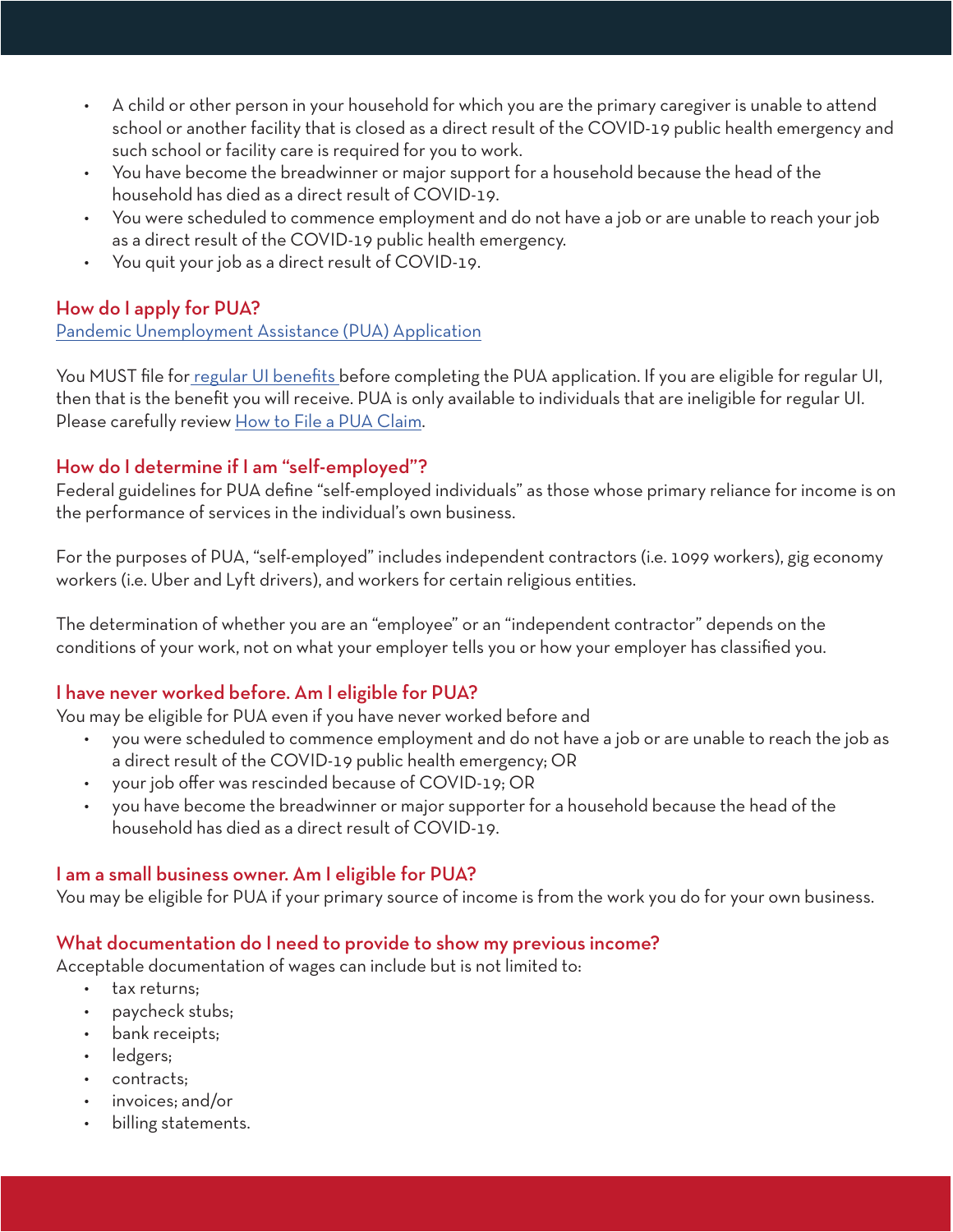#### What documentation do I need to substantiate my COVID-19 PUA claim?

Individuals must self-certify that they are unemployed, partially unemployed, or unable or unavailable to work because of a COVID-19 related reason.

An intentional misrepresentation is fraud and is under penalty of perjury. Individuals may be subject to criminal prosecution if found to have committed fraud.

#### How much will I receive in PUA benefits?

The amount of PUA benefits you will receive is based on your previous income reported. PUA benefits may not be more than the District's maximum weekly benefit amount for regular UI, which is \$444. PUA benefits may not be less than half of the state's average weekly benefit amount. In the District of Columbia, the minimum PUA payment is \$179 per week.

All individuals collecting PUA will receive \$600 per week from Federal Pandemic Unemployment Compensation (FPUC), in addition to weekly benefits as calculated above. FPUC payments began the week ending April 4, 2020. The last week that FPUC is payable is the week ending July 25, 2020.

#### My PUA claim was established with a weekly benefit amount of \$179, but I think I am entitled to a higher amount based on my wages. What should I do?

Initially, your PUA claim may be established with the minimum PUA weekly benefit amount of \$179. Once our team reviews the wage documentation you provided when you filed your PUA application, we may redetermine your claim for a higher weekly benefit amount if you qualify.

The wage review process will take time, so please be patient. Our staff will contact you if additional information or documentation is needed.

#### How far back can I request PUA benefits?

You may submit PUA claims backdated to February 2, 2020, if you have been unemployed due to one of the COVID-19 related reasons that are PUA-eligible. If you are found eligible for PUA, you will receive compensation retroactive to February 2, 2020, or the date when you are determined to be eligible for PUA, whichever is more recent.

PUA provides benefits for up to 39 weeks for weeks of unemployment beginning on February 2, 2020. PUA payments will not be made for weeks of unemployment ending after December 26, 2020.

#### I was determined eligible on my "regular" UI claim, what should I do?

If you were determined eligible on your "regular" UI claim, then you are not eligible for PUA. Continue to file [your weekly continued claim forms](https://does.dcnetworks.org/ClaimantServices/logon.aspx?ReturnUrl=%2fclaimantservices%2fCSHome.aspx) to receive benefits on your regular UI claim.

#### Am I eligible for the extra \$600 FPUC payment?

Yes, if you are eligible for PUA, then you are also eligible for the \$600 per week payment under the FPUC program.

PUA provides benefits for up to 39 weeks for weeks of unemployment beginning on February 2, 2020. PUA payments will not be made for weeks of unemployment ending after December 26, 2020. No additional forms or applications are required for FPUC. The \$600 per week additional payment will be automatically added to your PUA benefit.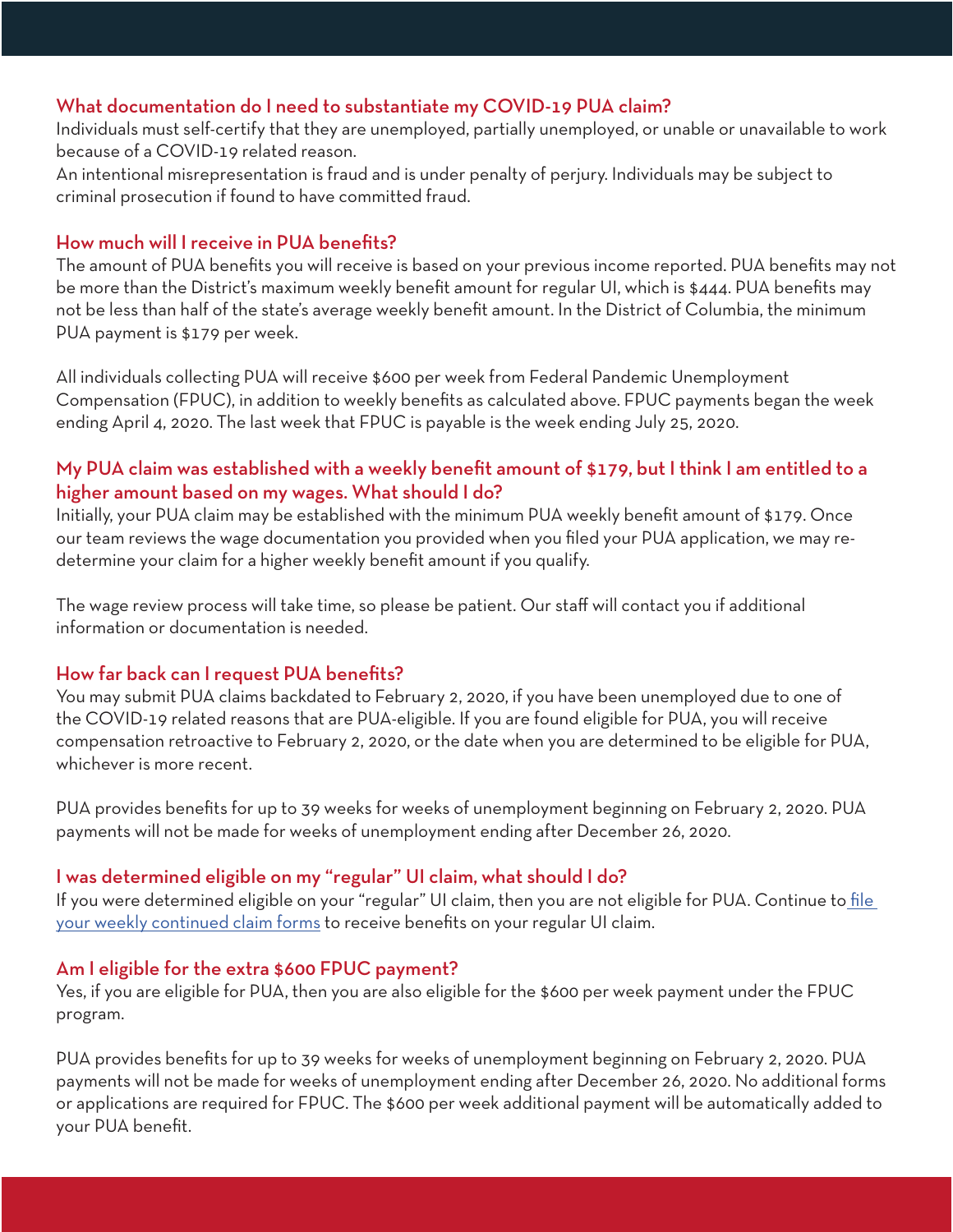#### How long will these benefits be available?

The maximum length of time a person may collect PUA benefits is 39 weeks. Eligibility is based on your unemployment caused by one or more of the COVID-19 related reasons that are PUA-eligible.

PUA benefits will no longer be available after the week ending December 26, 2020. The last week the \$600 FPUC payment is payable is the week ending July 25, 2020.

#### I'm able to telework for my normal work hours. Can I collect benefits under PUA?

No. If you can telework with pay for your normal work hours or if you declined an option to telework for the same number of hours, you are not eligible for PUA.

#### My hours have been reduced. Can I collect benefits under PUA?

If you are working fewer hours due to a COVID-19 related reason and it has resulted in a loss of income, and if you are not eligible for regular UI, you may be eligible for PUA.

#### My employer remains open, but I am on paid leave. Should I file for PUA instead?

If you are receiving paid sick leave or other leave benefits, you are not eligible for PUA.

If you exhaust your paid leave but are unable to work for one or more of the COVID-19 related reasons that are PUA-eligible, you may be eligible for regular UI or PUA at that time.

## Am I eligible for PUA if I had to quit my job because I tested positive for COVID-19 or was being treated by a medical professional for COVID-19 symptoms and could not telework or otherwise continue work activities?

Yes, you may be eligible for PUA in this situation.

Am I eligible for PUA if I had to quit my job because I came in direct contact with someone who has tested positive for COVID-19 or has been diagnosed by a medical professional as having COVID-19, and on the advice of a qualified medical health professional, I was required to resign? Yes, you may be eligible for PUA in this situation.

#### I work in the gig economy. Am I eligible for PUA?

Yes, gig workers with reportable income may be eligible if:

- You are unemployed, partially employed, or unable or unavailable to work because of the COVID-19 pandemic; and
- The COVID-19 pandemic has severely limited your ability to continue performing your customary work activities and you have had to suspend your work or experience a significant diminution of work

Federal guidelines include specific eligibility criteria to gig workers who otherwise may not meet the eligibility requirements as "covered individuals" under PUA.

#### I am self-employed and my income and hours have declined greatly because of COVID-19. Am I eligible for PUA?

Yes, self-employed individuals, independent contractors, or gig workers who are unable to work because of a valid COVID-19 related reason and have had to suspend their work or experienced a significant diminution of work may be eligible for PUA.